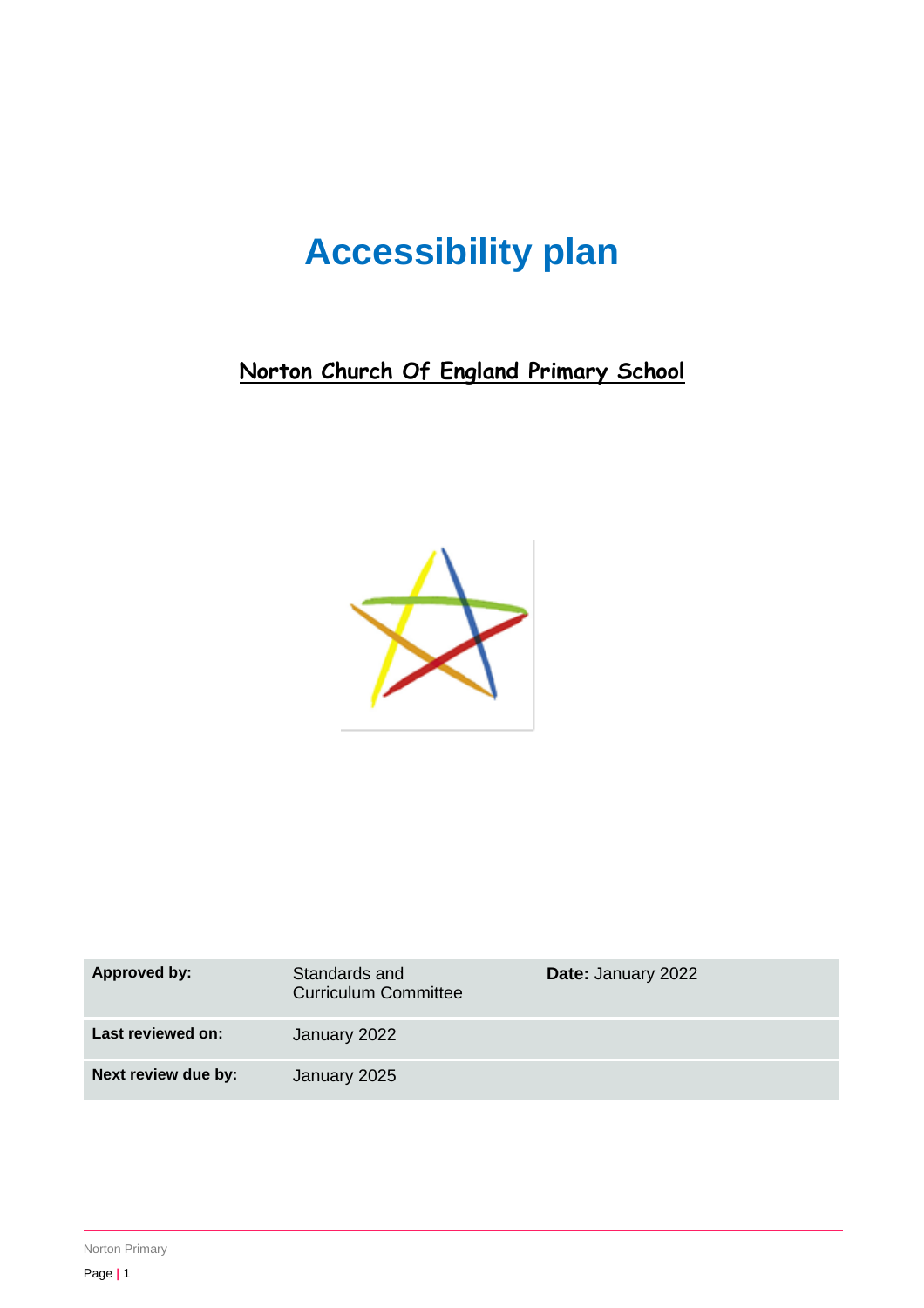## **Contents**

### <span id="page-1-0"></span>**1. Aims**

Schools are required under the Equality Act 2010 to have an accessibility plan. The purpose of the plan is to:

- Increase the extent to which disabled pupils can participate in the curriculum
- Improve the physical environment of the school to enable disabled pupils to take better advantage of education, benefits, facilities and services provided
- Improve the availability of accessible information to disabled pupils

Our school aims to treat all its pupils fairly and with respect. This involves providing access and opportunities for all pupils without discrimination of any kind. This is based around our school vision.

The plan will be made available online on the school website, and paper copies are available upon request.

Our school is also committed to ensuring staff are trained in equality issues with reference to the Equality Act 2010, including understanding disability issues.

The school supports any available partnerships to develop and implement the plan.

Our school's complaints procedure covers the accessibility plan. If you have any concerns relating to accessibility in school, the complaints procedure sets out the process for raising these concerns.

We have included a range of stakeholders in the development of this accessibility plan, including pupils, parents and governors.

#### <span id="page-1-1"></span>**2. Legislation and guidance**

This document meets the requirements of [schedule 10 of the Equality Act 2010](http://www.legislation.gov.uk/ukpga/2010/15/schedule/10) and the Department for Education (DfE) [guidance for schools on the Equality Act 2010.](https://www.gov.uk/government/publications/equality-act-2010-advice-for-schools)

The Equality Act 2010 defines an individual as disabled if they have a physical or mental impairment that has a 'substantial' and 'long-term' adverse effect on their ability to undertake normal day to day activities.

Under the [Special Educational Needs and Disability \(SEND\) Code of Practice,](https://www.gov.uk/government/publications/send-code-of-practice-0-to-25) 'long-term' is defined as 'a year or more' and 'substantial' is defined as 'more than minor or trivial'. The definition includes sensory impairments such as those affecting sight or hearing, and long-term health conditions such as asthma, diabetes, epilepsy and cancer.

Schools are required to make 'reasonable adjustments' for pupils with disabilities under the Equality Act 2010, to alleviate any substantial disadvantage that a disabled pupil faces in comparison with non-disabled pupils. This can include, for example, the provision of an auxiliary aid or adjustments to premises.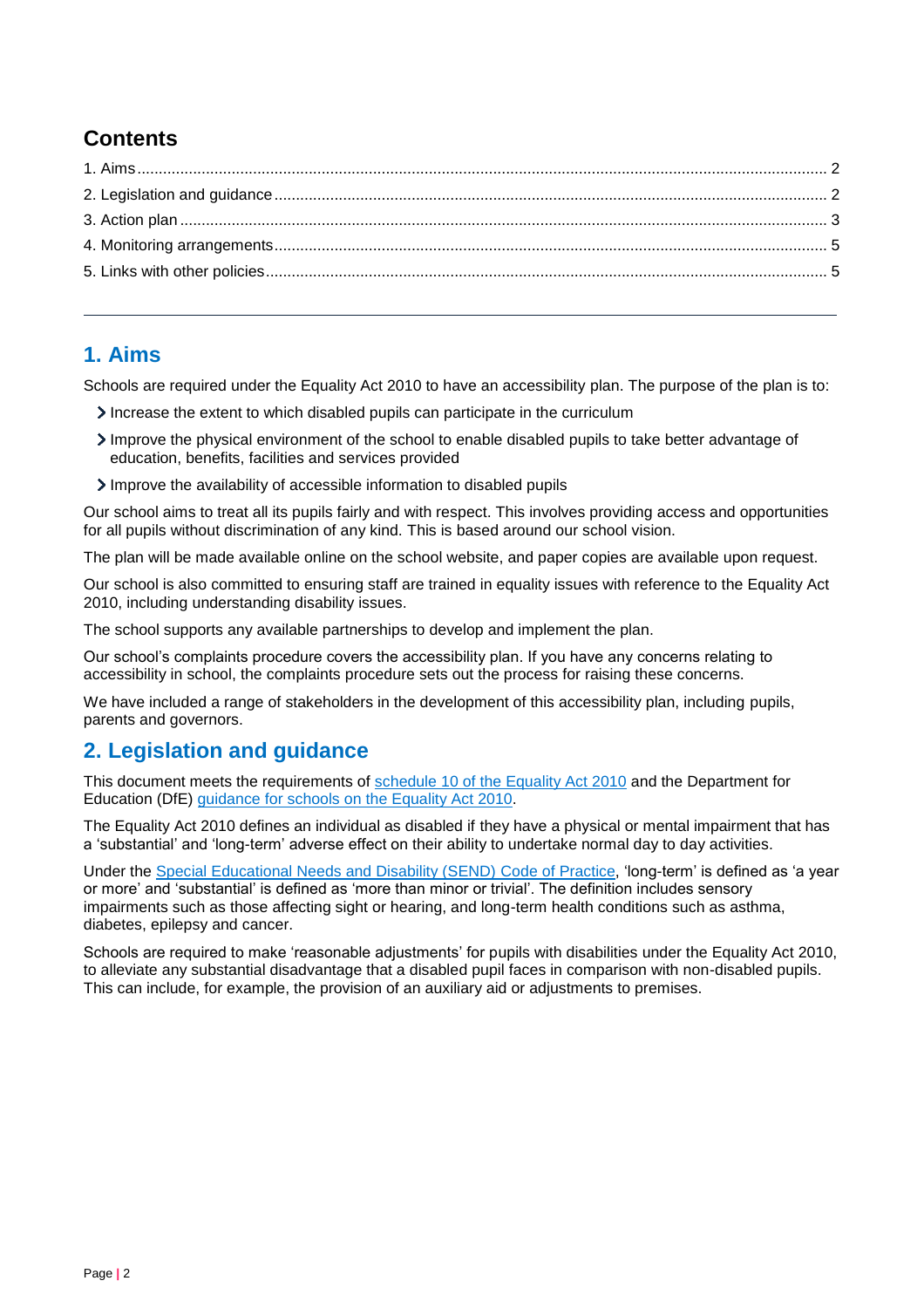# **3. Action plan**

This action plan sets out the aims of our accessibility plan in accordance with the Equality Act 2010.

<span id="page-2-0"></span>

| <b>AIM</b>                                                              | <b>CURRENT</b><br><b>GOOD</b><br><b>PRACTICE</b>                                                                                                                                                                                                                                                                                                                                                                                                                                                                                                                                                                               | <b>OBJECTIVES</b>                                                                                                                | <b>ACTIONS TO BE</b><br><b>TAKEN</b> | <b>PERSON</b><br><b>RESPONSIBLE</b>                                                          | DATE TO<br><b>COMPLETE</b><br><b>ACTIONS BY</b>      | <b>SUCCESS</b><br><b>CRITERIA</b>                                                                                                                |
|-------------------------------------------------------------------------|--------------------------------------------------------------------------------------------------------------------------------------------------------------------------------------------------------------------------------------------------------------------------------------------------------------------------------------------------------------------------------------------------------------------------------------------------------------------------------------------------------------------------------------------------------------------------------------------------------------------------------|----------------------------------------------------------------------------------------------------------------------------------|--------------------------------------|----------------------------------------------------------------------------------------------|------------------------------------------------------|--------------------------------------------------------------------------------------------------------------------------------------------------|
| Increase access<br>to the curriculum<br>for pupils with a<br>disability | • Our school offers a<br>broad curriculum for<br>all pupils which is<br>differentiated<br>according to 'need' as<br>set out in individual<br>plans<br>• We use resources<br>tailored to the needs<br>of pupils who require<br>support to access the<br>curriculum<br>• Curriculum resources<br>include examples of<br>people with disabilities<br>• Curriculum progress is<br>tracked for all pupils,<br>including those with a<br>disability<br>• Targets are set<br>effectively and are<br>appropriate for pupils<br>with additional needs<br>The curriculum is<br>reviewed to ensure it<br>meets the needs of all<br>pupils | To increase pupil and<br>parental voice to<br>ensure the broader<br>curriculum can be<br>appropriately accessed<br>by all pupils | Pupil and parent<br>questionnaire    | Jane Farren/Meg<br>Donnelley<br>(SENCO/Deputy<br>SENCO)<br>Selina Bostock<br>(SEND governor) | Annually<br>(November<br>parent/teacher<br>meetings) | Pupils and<br>parents report<br>that the<br>curriculum is<br>appropriate and<br>broad for all<br>pupils including<br>those with a<br>disability. |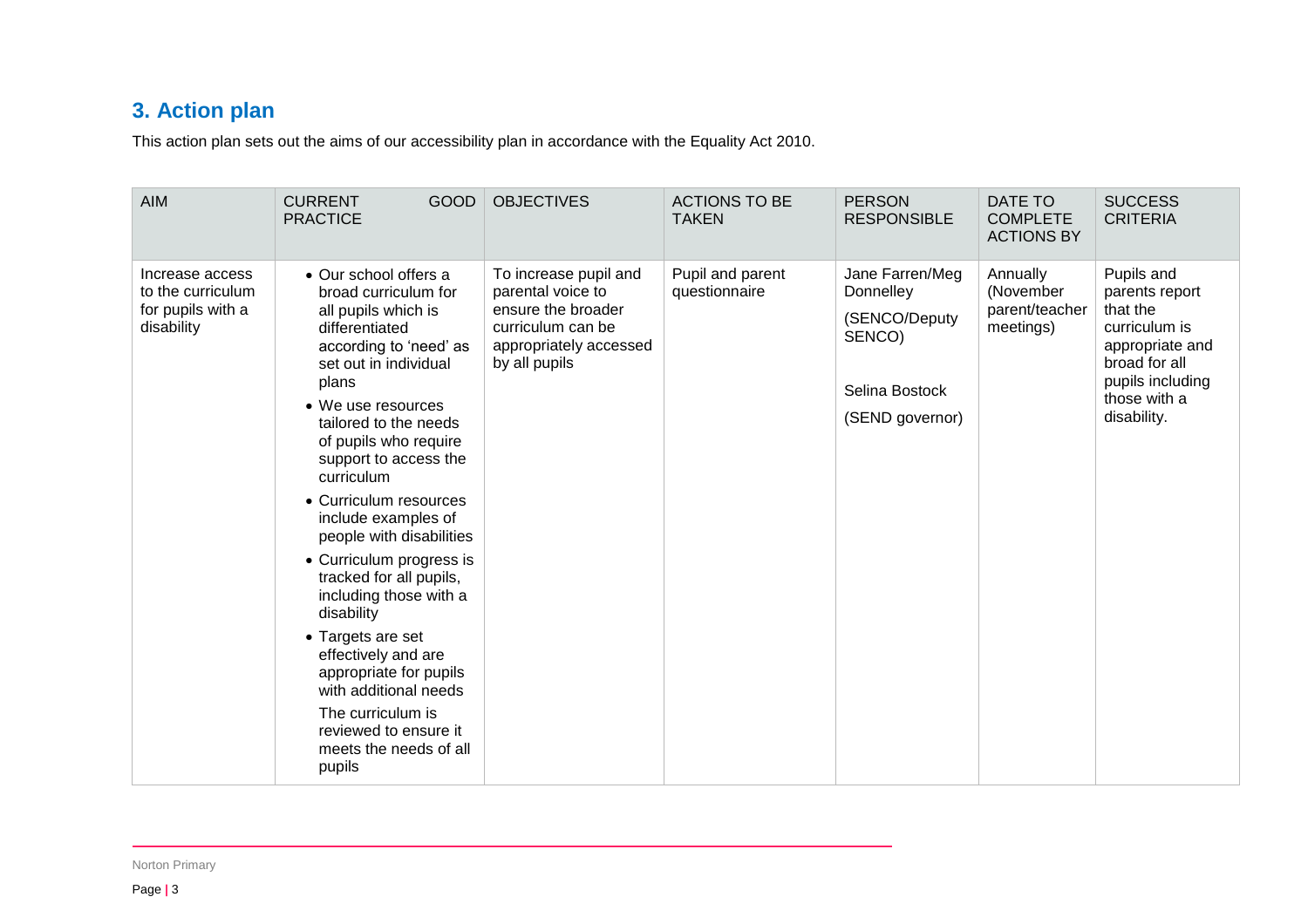| <b>AIM</b>                                                                  | <b>CURRENT</b><br><b>GOOD</b><br><b>PRACTICE</b>                                                                                                                                                                                                                | <b>OBJECTIVES</b>                                                                                                            | <b>ACTIONS TO BE</b><br><b>TAKEN</b>                                  | <b>PERSON</b><br><b>RESPONSIBLE</b>                                                          | DATE TO<br><b>COMPLETE</b><br><b>ACTIONS BY</b>                                                     | <b>SUCCESS</b><br><b>CRITERIA</b>                                                                    |
|-----------------------------------------------------------------------------|-----------------------------------------------------------------------------------------------------------------------------------------------------------------------------------------------------------------------------------------------------------------|------------------------------------------------------------------------------------------------------------------------------|-----------------------------------------------------------------------|----------------------------------------------------------------------------------------------|-----------------------------------------------------------------------------------------------------|------------------------------------------------------------------------------------------------------|
| Improve and<br>maintain access<br>to the physical<br>environment            | The environment is<br>adapted to the needs of<br>pupils as required. This<br>includes:<br>$\bullet$ Ramps<br>• Disabled toilets and<br>changing facilities<br>• Library shelves at<br>wheelchair-accessible<br>height<br>• Additional<br>blinds/visibility aids | The whole school<br>environment can be<br>accessed by pupils of<br>all abilities/disabilities.                               | Review physical<br>environment in line<br>with current need           | Jane Farren/Meg<br>Donnelley<br>(SENCO/Deputy<br>SENCO)<br>Selina Bostock<br>(SEND governor) | Annually<br>(September)<br>or when a<br>pupil with a<br>disability is<br>admitted to<br>the school. | The physical<br>environment can<br>be accessed by<br>all pupils.                                     |
| Improve the<br>delivery of<br>information to<br>pupils with a<br>disability | Our school uses a range of<br>communication methods to<br>ensure information is<br>accessible. This includes:<br>• Internal signage<br>• Large print resources<br>• Pictorial or symbolic<br>representations<br>• Magnifying equipment                          | To ensure an<br>appropriate range of<br>communication<br>methods enables all<br>pupils have access to a<br>broad curriculum. | Monitor the impact of<br>communication<br>methods for SEND<br>pupils. | Jane Farren/Meg<br>Donnelley<br>(SENCO/Deputy<br>SENCO)<br>Selina Bostock<br>(SEND governor) | Termly (during<br>pupil reviews)                                                                    | A range of<br>communication<br>methods ensure<br>all pupils have<br>access to a broad<br>curriculum. |